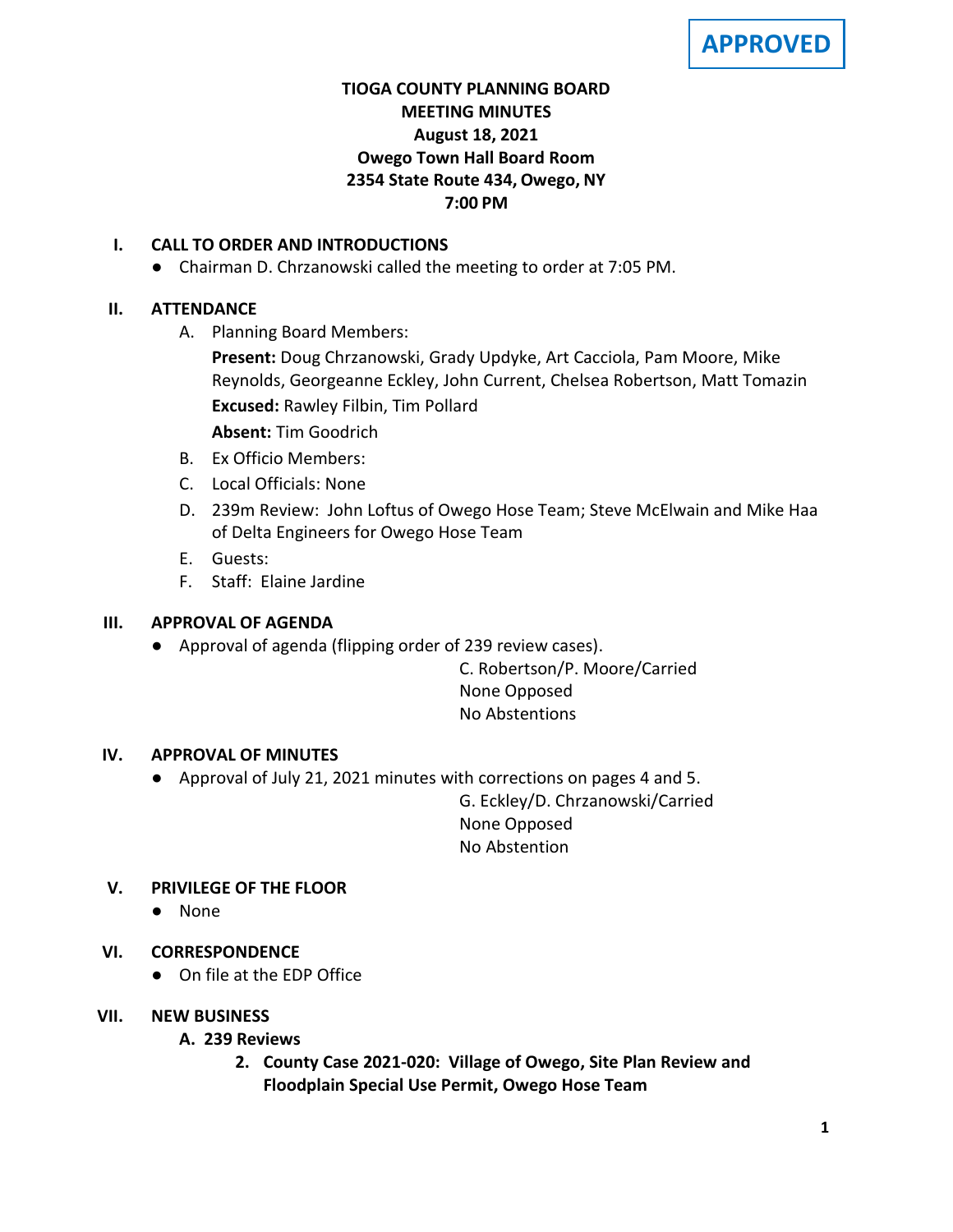The applicant is requesting site plan approval and a floodplain special use permit to construct and operate a 720 square foot, one-story building called the "Steamer House", with grounds, to house their restored 1866 Amoskeag Harp-Frame Steam Pumper, the restored bell from the fire station (which can no longer structurally support the bell), as well an eternal flame memorial. It will look almost exactly like the Marathon steamer house picture attached to the applicant's narrative. This new structure will be located directly adjacent to the north of the current Owego Fire Department fire truck garage. The Village is currently in the process of acquiring this property via land swap with Applied Technology Manufacturing Corporation.

This proposed structure is to be located within FEMA's 1% annual chance Special Flood Hazard Area. The first floor elevation is proposed to be elevated to Base Flood Elevation at 813 feet above mean sea level, which is the first floor elevation of the adjacent fire department garage. The walls, which are to be comprised entirely of wood frame and glass, will have flood vents at ground level up to 2 feet above BFE, making the structure flood-friendly.

This facility has been designed for visitation by pedestrians only, and not as a destination. Visitors and locals alike, who are in the area for other reasons, will visit the facility by foot. This proposed use is in harmony with the neighborhood, which is comprised mainly of mixed-use, religious, and commercial uses, and also the original fire station and the newer fire truck garage. The new structure will add to the aesthetics of the entire area, and provide a logical transition to the new and adjacent Village Park, which is now in design, as part of the Downtown Revitalization Initiative.

However, E. Jardine updated TCPB members that this proposal is not in compliance with requirements of the Village's Zoning Code or Flood Damage Prevention Law in terms of elevation and construction standards of non-residential structures within FEMA's 1% Annual Change Flood Hazard Area.

Given the project's non-compliance, E. Jardine advised that as she sees it, the County Planning Board has two options of recommendation for this project. The first option is to recommend approval of both requests with the condition that the Village ZBA grants a variance from the construction standards of elevation and/or watertight (dry flood proofing) from both the Village Zoning Code and Flood Damage Prevention law. The second is to recommend approval with modification of both requests, which forces the applicant to comply with the stated construction standards, plus forces an override with supermajority of both the Village Planning Board and ZBA.

**Q. D. Chrzanowski:** Have you done your due diligence to support this proposal and defend the compliance issues? **A. M. Haas** – Yes, this property is so small, that the compliance of elevation at 2 feet above BFE would make the driveway too steep for the old steamer engines to negotiate. That is why the entrance is proposed at the north side of the building, and not on the North Avenue side, because the longer, curved driveway allows for more negotiation at the level of 813 feet amsl. **S. McElwain** added that making the structure watertight includes the installation of temporary floodgates with permanent inserts designed to cover the overhead doors. This requires human intervention during a flood event, which is not the most efficient means of flood protection. Discussion ensued on why the project was proposed as is and not in compliance with the Village's laws regarding construction standards in the floodplain.

**Q. C. Robertson**: Are you storing hazardous chemicals on site? **A. J. Loftus** – No because the steam engines do not use oil or gasoline.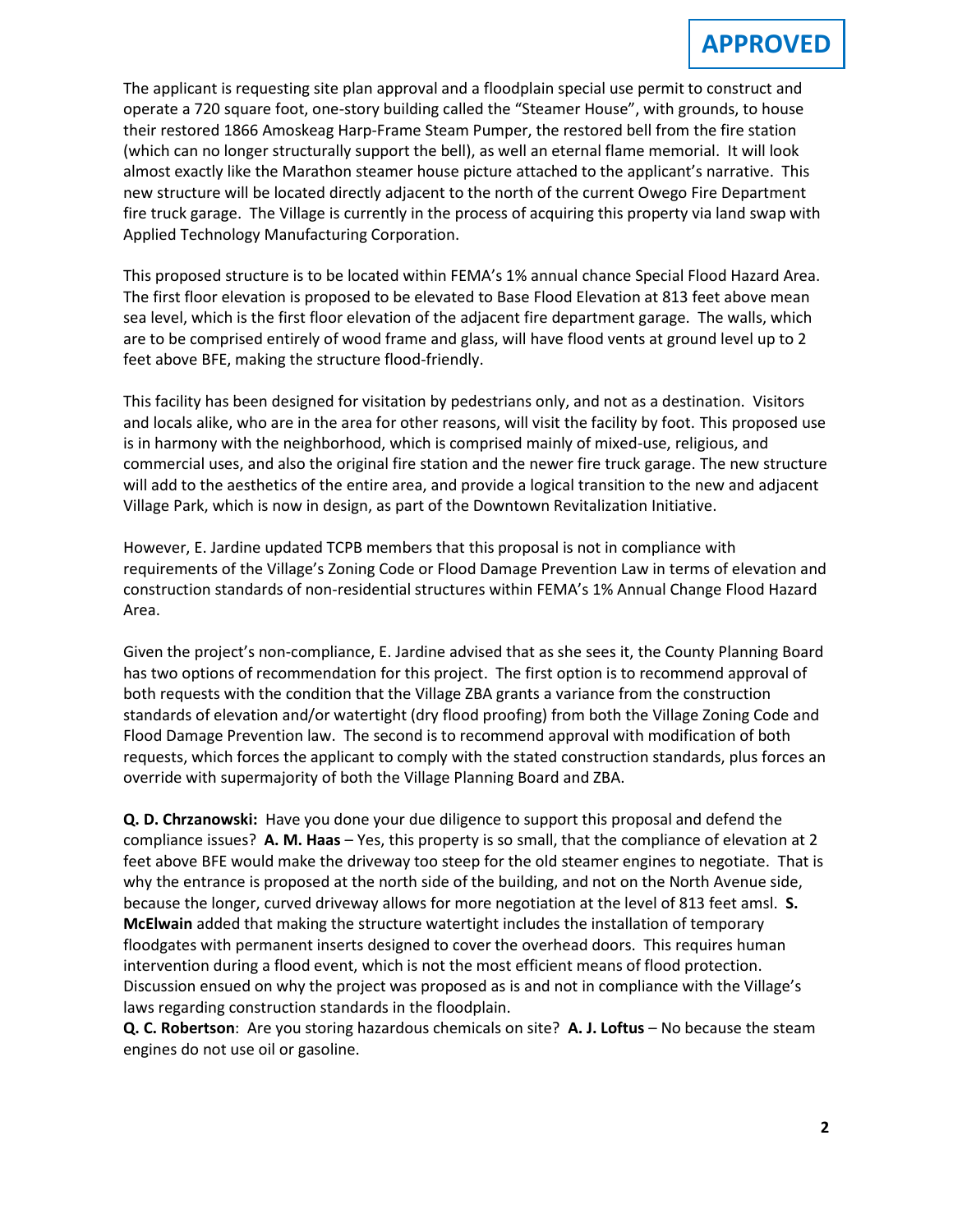D. Chrzanowski again stated that the two options of recommendation for this project. The first option is to recommend approval of both requests with the condition that the Village ZBA grants a variance from the construction standards of elevation and/or watertight (dry flood proofing) from both the Village Zoning Code and Flood Damage Prevention law. The second is to recommend approval with modification of both requests, which forces the applicant to comply with the stated construction standards, plus forces an override with supermajority of both the Village Planning Board and ZBA.

**Motion to recommend approval of the site plan review and floodplain special use permit with the condition noted that the Village ZBA grants variances from both the Village Zoning Code and Flood Damage Prevention Law for elevation and type of flood proofing:**

| C. Robertson/G. Eckley/Carried |   |
|--------------------------------|---|
| Yes                            | q |
| Nο                             | O |
| <b>Abstention</b>              | n |

### **1. County Case 2021-019: Village of Newark Valley, Comprehensive Plan Update, Village Board of Trustees**

The Village of Newark Valley Planning Board has worked together with the Village Board of Trustees over the past couple years to develop this updated comprehensive plan in-house. They conducted an extensive citizen survey and ensured that priorities shown by the survey results are contained in the Plan update. The Board of Trustees has discussed the Plan Update with public present at all Board meetings since March 2018, and will hold an official public hearing prior to adoption of the Comprehensive Plan Update.

The Village of Newark Valley's last comprehensive plan was from 2000, and therefore out of date. The Village is to be commended for making this Plan update a priority, even while doing all the work themselves.

Staff advises the County Planning Board to recommend approval of the comprehensive plan update with the conditions that the Village Board of Trustees addresses SEQR with the Full Environmental Assessment Form for this Type 1 action and holds a public hearing before adoption.

P. Moore noted inconsistencies in the timeframe to review and update the Plan between pages 3 and 12. E. Jardine will fix these and provide the changed document when she emails the notification.

#### **Motion to recommend approval of the comprehensive plan update with the conditions noted above:**

| C. Robertson/M. Tomazin/Carried |                 |
|---------------------------------|-----------------|
| Yes                             | 8               |
| Nο                              | ŋ               |
| Abstention                      | 1 (M. Reynolds) |

### **VIII. REPORTS**

#### **A. A. Local Bits and Pieces**

- **1. Town of Candor** (A. Cacciola)
	- The Town of Candor adopted the contract to support Candor EMS for two years.
- **2. Town of Tioga** (D. Chrzanowski)